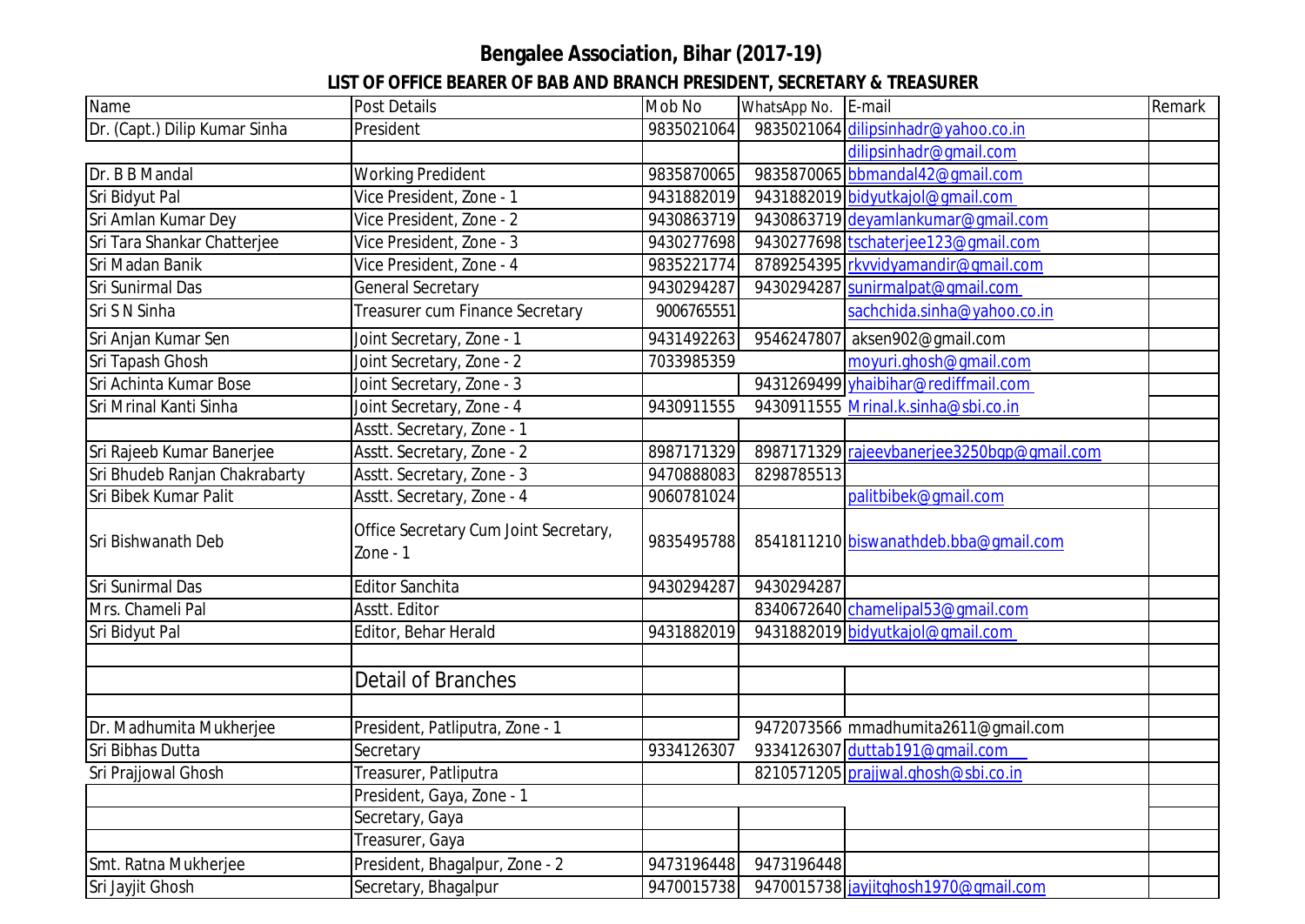| Sri Sujoy Sarbadhikary     | Treasurer, Bhagalpur             | 9431001087 |            |                                                                        |         |
|----------------------------|----------------------------------|------------|------------|------------------------------------------------------------------------|---------|
| Sri Tarun Ghosh            | President, Barari                | 7870816576 |            | 9934443599 tarunghosh.dg@gmail.com                                     |         |
| Sri Dulal Kishore Sarkar   | Secretary, Barari                | 9431037951 | 8092012652 |                                                                        |         |
| Sri Ashim Kumar Pal        | Treasurer. Barari                |            |            | 9934576679 printbgp@gmail.com                                          |         |
| Sri Subrata Kumar Acharary | President, Chamanagar            | 9934852630 |            |                                                                        |         |
| SMT. KAKULI BANERJEE       | Secretary, Champanagar           | 9128523096 |            | 9835041914 deepanjancoolboy@gmail.com                                  |         |
|                            |                                  |            |            |                                                                        |         |
|                            | Treasurer, Champanagar           | 9661527029 |            |                                                                        |         |
| Sri Phalguni Mukherjee     | President, Munger                |            |            | phalgunimukherjee123@gmail.com<br>9852432331 kumarashish7691@qmail.com |         |
| Sri Bijoy Kumar Ghosh      | Secretary, Munger                | 9852432331 |            |                                                                        |         |
| Sri Paresh Mukherjee       | Treasurer, Munger                | 9835483113 | 9835483113 |                                                                        |         |
| Sri Sandip Bhattacharya    | President, Jamalpur              | 9934241478 |            | sandipkrjmp99@qmail.com                                                |         |
| Sri Pralhad Ghosh          | Secretary, Jamalpur              | 7209345245 | 9430038360 |                                                                        |         |
|                            | Treasurer, Jamalpur              |            |            |                                                                        |         |
| Sri Mukul Das              | Secretary, Vivekananda Colony    | 9934693951 |            |                                                                        | Defunct |
|                            |                                  |            |            |                                                                        |         |
|                            | Secretary, Forbeshganj, Zone - 3 |            |            |                                                                        | Defunct |
| Sri Ajit Biswas            | Secretary, Saharsa               | 9431243266 |            | tuitionbureau@rediffmail.com                                           | Defunct |
| T. L. ROY                  | President, Katihar               | 9431884332 |            | abhijitchoudhury4500@gmail.com                                         |         |
| Sri Sanjay Kumar Roy       | Secretary, Katihar               | 9430039660 |            | 9470897693 roykumarsanjay66@gmail.com                                  |         |
| Sri Manoj Dutta            | Treasurer, Katihar               |            | 9431285792 |                                                                        |         |
|                            | President, Kishanganj            |            |            |                                                                        |         |
| Sri Subir Mazumdar         | Secretary, Kishanganj            | 9430928503 |            | subirmazumdar373@qmail.com                                             | Defunct |
| <b>Asish Ghosh</b>         | Treasurer, Kishanganj            |            |            | ashishqhosh7374@qmail.com                                              |         |
| Sri Pradipta Dutta         | Secretary, Thakurganj            | 9006739549 |            | pradiptaduttatkg@gmail.com                                             | Defunct |
| Sri Amit Kumar Ghosh       | President, Purnea                | 9835271486 |            |                                                                        |         |
| Sri Atanu Mitra            | Secretary, Purnea                | 9431260002 |            | atanumitra@rediffmail.com                                              |         |
|                            | Treasurer, Purnea                |            |            |                                                                        |         |
| Sri Asish Kumar Dhar       | Convenor, Jogbani                | 9135201616 |            | dhar.ashishkumar@qmail.com                                             | Defunct |
| <b>HARI PADA DAS</b>       | Belori, Purnea                   | 9334398146 |            |                                                                        |         |
|                            |                                  |            |            |                                                                        |         |
|                            |                                  |            |            |                                                                        |         |
|                            | KUSHKIBAGH, Purnea               |            |            |                                                                        |         |
|                            |                                  |            |            |                                                                        |         |
|                            |                                  |            |            |                                                                        |         |
|                            | Lalganj, Purnea                  | 8083678629 |            |                                                                        |         |
|                            |                                  |            |            |                                                                        |         |
|                            |                                  |            |            |                                                                        |         |
| Smt. Jayoti Das            | President, Samastipur, Zone - 4  |            |            | dasjoyati@gmail.com                                                    |         |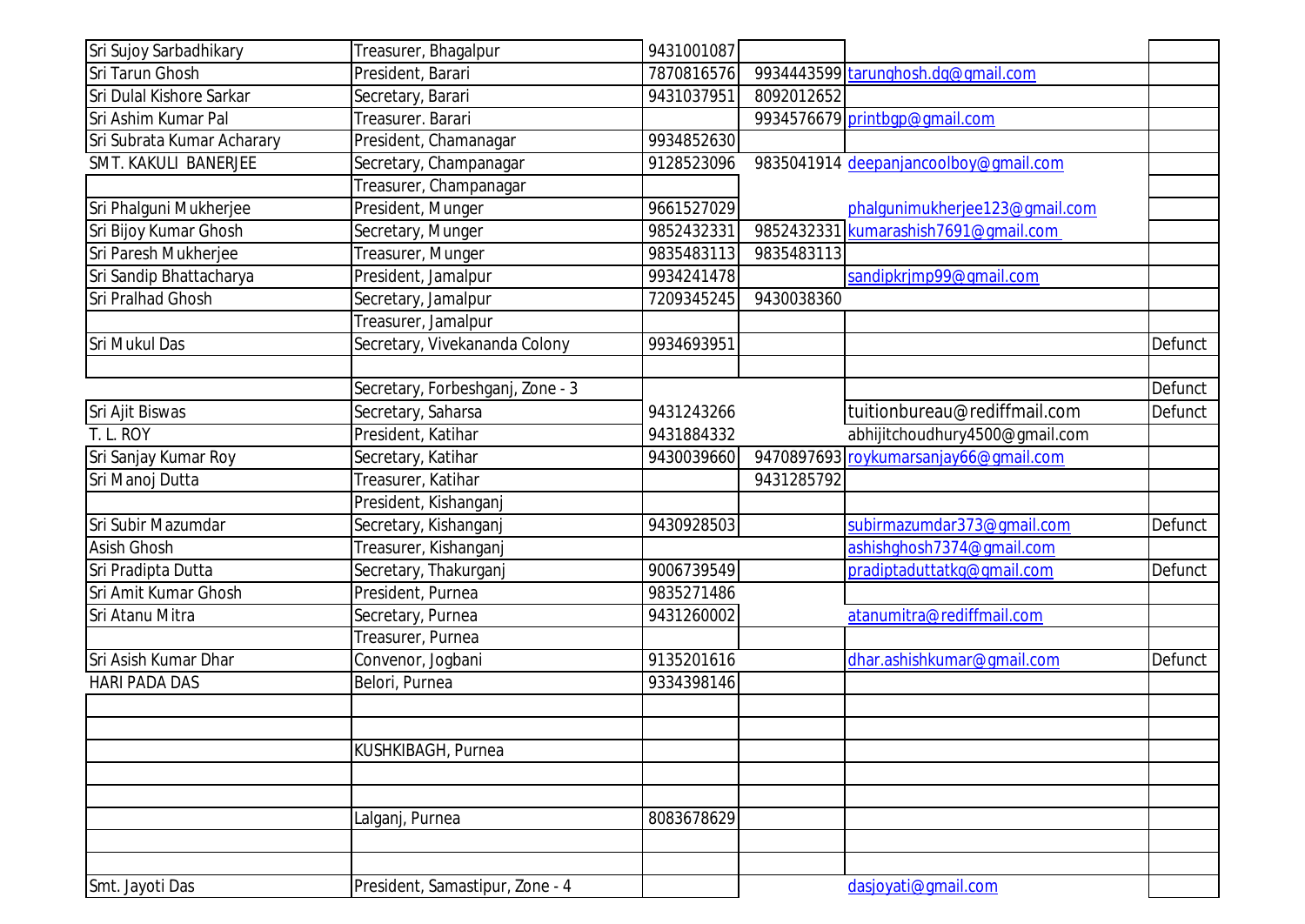| Dr. Supriyo Mukherjee        | Secretary, Samastipur             | 9431245660 |            | drmukherjee@gmail.com                        |  |
|------------------------------|-----------------------------------|------------|------------|----------------------------------------------|--|
| Sri Anup Mukherjee           | Treasurer, Samastipur             |            |            |                                              |  |
| Sri Durga Pada Das           | President, Muzaffarpur            | 9431461121 |            | dasdurga56@gmail.com                         |  |
| Sri Rana Karmakar            | Secretary, Muzaffarpur            | 9304094290 |            | rana.da@rediffmail.com                       |  |
| Sri Subrata Kumar Sinha      | Treasurer, Muzaffarpur            | 9835231625 |            | sub.subho@gmail.com                          |  |
|                              |                                   |            |            |                                              |  |
| <b>RAMENDRA NARAYAN SAHA</b> | President, Motihari               | 9162218947 |            | 8210160893 sidharthkumar.2011@rediffmail.com |  |
| Sri Pushkar Banerjee         | Secretary, Motihari               | 9801759915 |            | pushkarbanerjee0@qmail.com                   |  |
|                              | Treasurer, Motihari               |            |            |                                              |  |
|                              |                                   |            |            |                                              |  |
| RADHA KANTA DEBNATH          | President, Betia                  | 9939970369 | 8340780611 |                                              |  |
| Sri Jagadish Kumar Barman    | Secretary, Beria, Betia           | 9931634733 |            | j.k.burman121@gmail.com                      |  |
| Sri Bhaskar Bhowmik          | Treasurer, Betia                  |            |            | 9931004077 bhaskarbhowmick5@gmail.com        |  |
|                              |                                   |            |            |                                              |  |
|                              |                                   |            |            |                                              |  |
| Sri DEB DAS CHAKRABARTY      | President, Chapra                 | 9835222789 |            |                                              |  |
| Sri Soumen Banerjee          | Secretary, Chapra                 | 9852482647 |            | somen27091949@qmail.com                      |  |
| Sri Subhas Chandra Mitra     | Treasurer, Chapra                 | 9835480060 |            |                                              |  |
|                              |                                   |            |            |                                              |  |
| Sri Barun Kumar Banerjee     | President, Laheriasarai           | 9431691781 |            | 9431691781 barunbanerjee1@gmail.com          |  |
| Sri Noni Gopal Roy           | Secretary                         | 9199340528 |            | 9199340528 60gopal@gmail.com                 |  |
| Sri Bishwanath Biswas        | <b>Treasurer</b>                  | 9431627558 |            | 9431627558 bishu220958@gmail.com             |  |
|                              |                                   |            |            |                                              |  |
| <b>ASISH GAYIN</b>           | President, Parsouni Colony        | 9576832575 |            |                                              |  |
|                              | Secretary, Parsouni Colony        |            |            |                                              |  |
|                              | Treasurer, Parsouni Colony        |            |            |                                              |  |
|                              | PARSOUNI COLONY, Bagha - 1, Betia |            |            |                                              |  |
|                              |                                   |            |            |                                              |  |
| <b>KALACHAND PAEIK</b>       |                                   | 9801268050 |            |                                              |  |
|                              |                                   |            |            |                                              |  |
|                              |                                   |            |            |                                              |  |
|                              | BHERIARY, Bagha - 2               |            |            |                                              |  |
|                              |                                   |            |            |                                              |  |
|                              |                                   |            |            |                                              |  |
|                              |                                   |            |            |                                              |  |
|                              |                                   |            |            |                                              |  |
| Swapan Das                   | PIPRA COLONY                      | 9430025027 |            |                                              |  |
|                              |                                   |            |            |                                              |  |